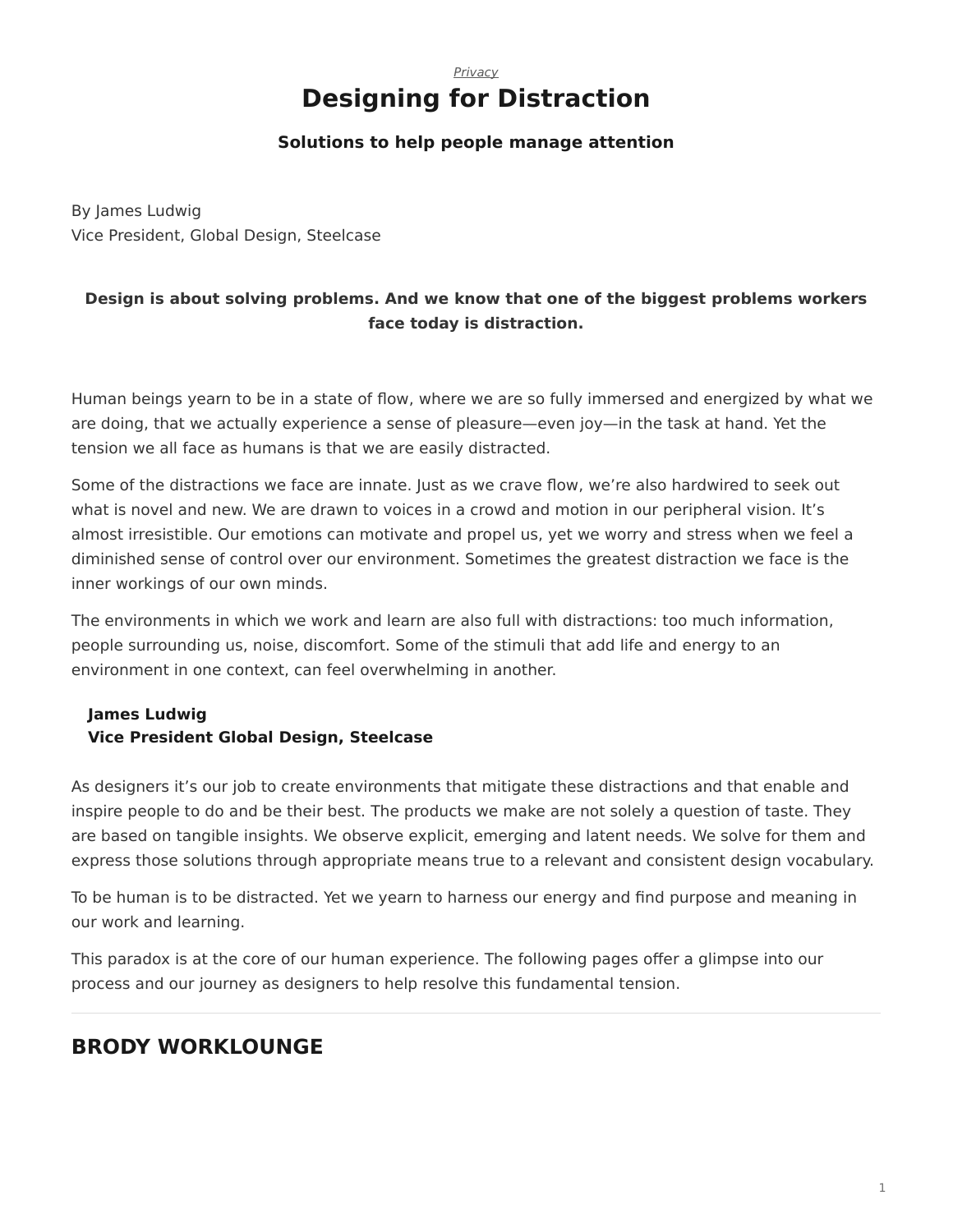Our early ancestors' peripheral vision developed to be extremely acute so they could detect motion from potential predators. It's no wonder why in our workplaces and campuses today, we almost can't help ourselves from glancing up when we see someone walk by in our peripheral vision. [Brody](https://www.steelcase.com/products/lounge-seating/brody/?utm_source=Steelcase.com&utm_medium=ContentLink&utm_campaign=HBR)™, a highperformance worklounge, was envisioned as a microenvironment that addresses this primal human response and encourages focus, concentration and flow.

## **"Design is a highly-iterative process. I like to start with the sketch. It clarifies our thinking and it's the quickest way to visualize an idea. Through drawing we can verify what we want to build."**

**MARKUS MCKENNA** | Design Director, Steelcase Education

"Brody provides a sense of psychological safety when people feel protected from behind. They feel in control of their level of exposure to the rest of the environment around them. It allows you to relax and signals the brain that you're giving yourself some time to focus. That prompts the brain to create more lateral connections and more creative thinking."**Markus McKenna Design Director, Steelcase Education**

"Watching students gave us a window into how learning is changing and how that will impact the way work happens in the future. In some ways, student behaviors can be more extreme, but the ways they work around challenges in their environments make it very clear what the issues are. We saw some consistent patterns of behavior that told us where people are struggling and how that will influence learning and work."**Sean Corcorran**

#### **General Manager, Steelcase Education**

Typical lounge furniture can get uncomfortable quickly—it's not designed for working on laptops or mobile devices, and we end up hunched over to see our screens, with sore necks and shoulders. The design team solved for this by creating an "alert recline" seating angle, so people can be in a lounge position, yet able to comfortably see and reach their work, with a moveable surface that brings devices up to eye level.

**"3D modelling is one of the many tools we use to validate ideas. The key is to move quickly but in many small steps. Once we get to the prototype stage we test them on ourselves and we can quickly tell if something is going to work. Then the challenge becomes how do we deliver it in a cost-effective manner to our customers."**

**MARKUS MCKENNA** | Design Director, Steelcase Education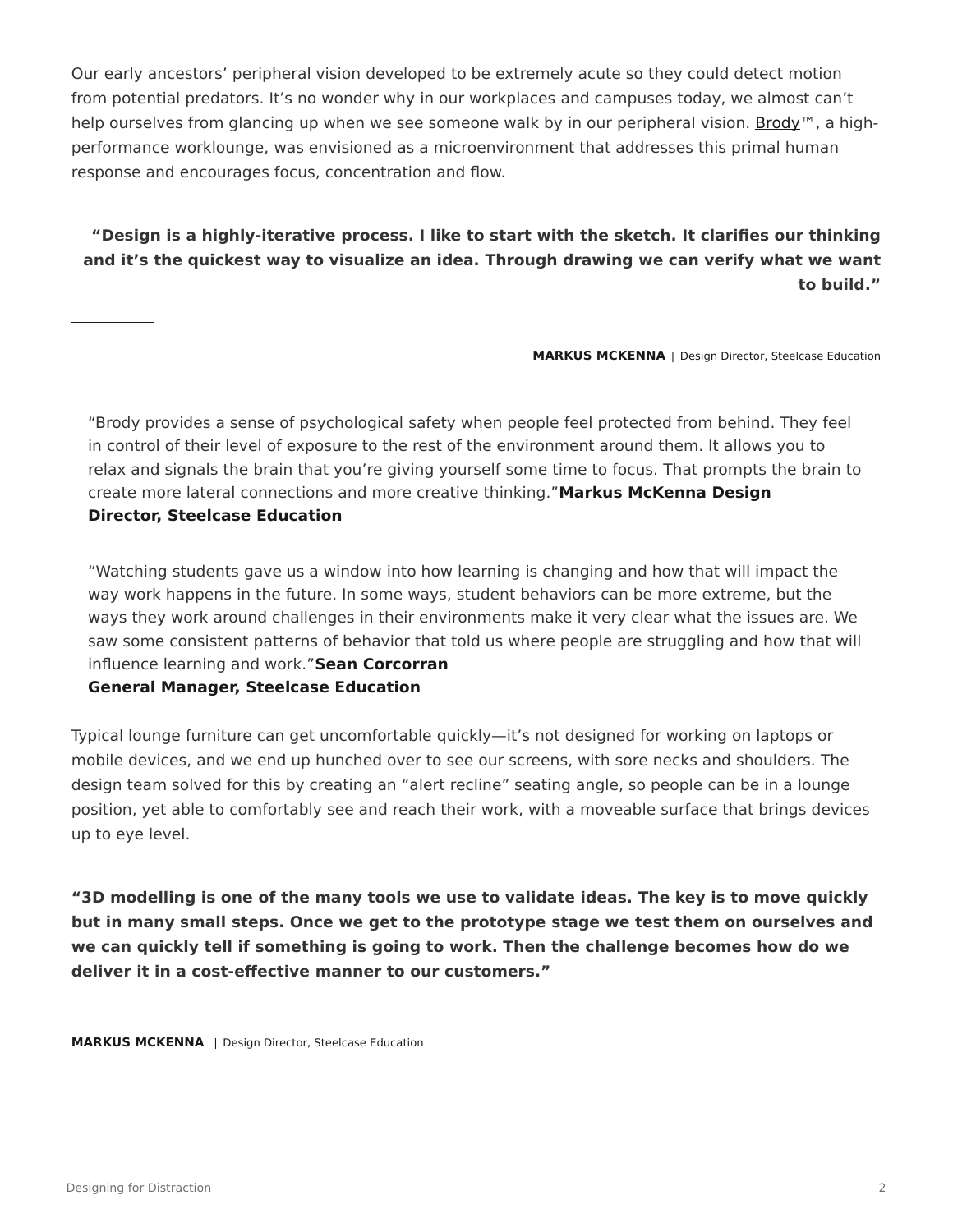"We saw students pulling together multiple pieces of lounge furniture to create makeshift environments. They were trying to focus, and used the furniture to not only limit distractions, but to orient themselves toward their devices and materials, while allowing them to work in lounge positions. Chairs became not only places to recline, but alternative work surfaces.**Mark Walters Product Manager, Steelcase Education**

It's the little, but pragmatic, design details that delight people—and limit internal distractions. Like having a place to store your bag in easy reach so it's not getting tangled up on the floor. And easily accessible power so you don't have to worry about running down your battery. Even a fully adjustable light helps you keep focus.

## **THREAD POWER DISTRIBUTION SYSTEM**

Understanding that the search for power is a major distraction, a small design team took on the challenge to develop a power distribution solution that is simple to use, easy to move, virtually disappears under carpet and is cost-effective. The result: Thread™, an ultra-thin, U.L.-approved power distribution system that can reach places where power outlets are maddeningly absent.

The challenge in designing a power distribution track for Thread was to make it ultra-thin—just 3/ 16″ high—so it tucks under carpet without affecting foot traffic. Installation is simple: pick up the carpet, fasten down the track, expose the outlets, put the carpet back down.

Steelcase researchers observed students and workers sacrificing comfort and control for the needs of their devices. Classrooms, tethered to perimeter power, create a web of extension cords.

**"Thread brings power to a lot of typically powerless places and opens up new possibilities for people, helping them to stay focused on what they need to accomplish and stop worrying about their dwindling battery. It eliminates another distraction and that's good for everyone."**

**SEAN CORCORRAN** | General Manager, Steelcase Education